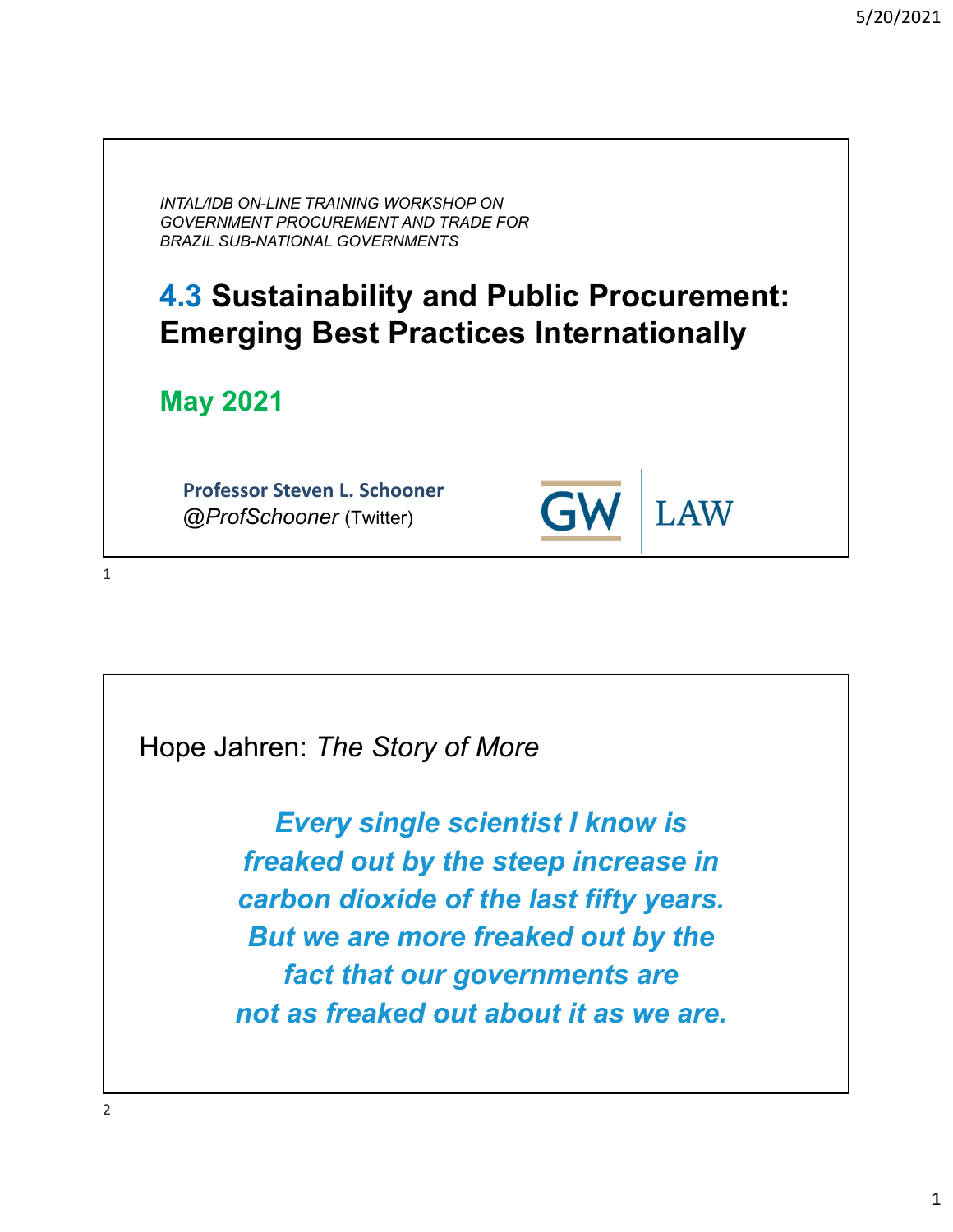

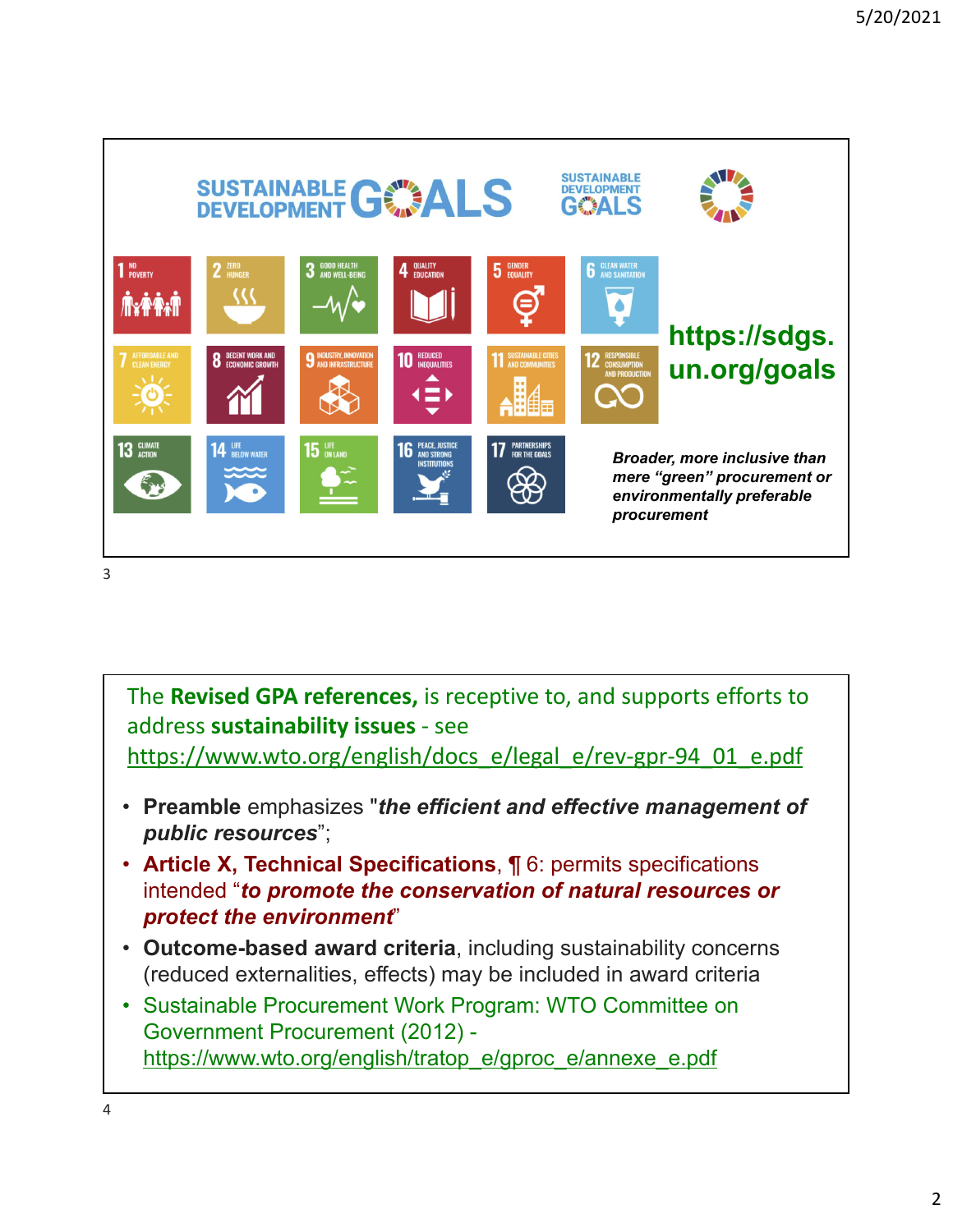

### **Significant/Daunting Workforce Impediments**

- **Policy Guidance Outpaces Concrete Actionable Advice**
	- Procurement Professionals: *But What Should I Specifically Do?*
	- *Complex, Conflicting, Evolving Science, Technology, Advice*
- **Staffing**, Volume of Work
	- *Under‐staffing of the procurement function is the norm*
- **Qualifications & Skill Sets**
- **Priorities, Incentives/Disincentives**: *You Can't Have It All*
	- What Gets Measured Gets Managed
	- Need for Strong Leadership, Signaling
	- Overcome Risk Aversion (*regression to low‐price solution; "tyranny of low prices"*)
- **Training, Learning Curve**: Climate Literacy, Concepts, Economics (Life Cycle Costing), Vocabulary & Nomenclature, Science and Technology (carbon footprint, calculation tools), Standards, Labels, Methodologies and Vehicles (framework contracts, electronic catalogs)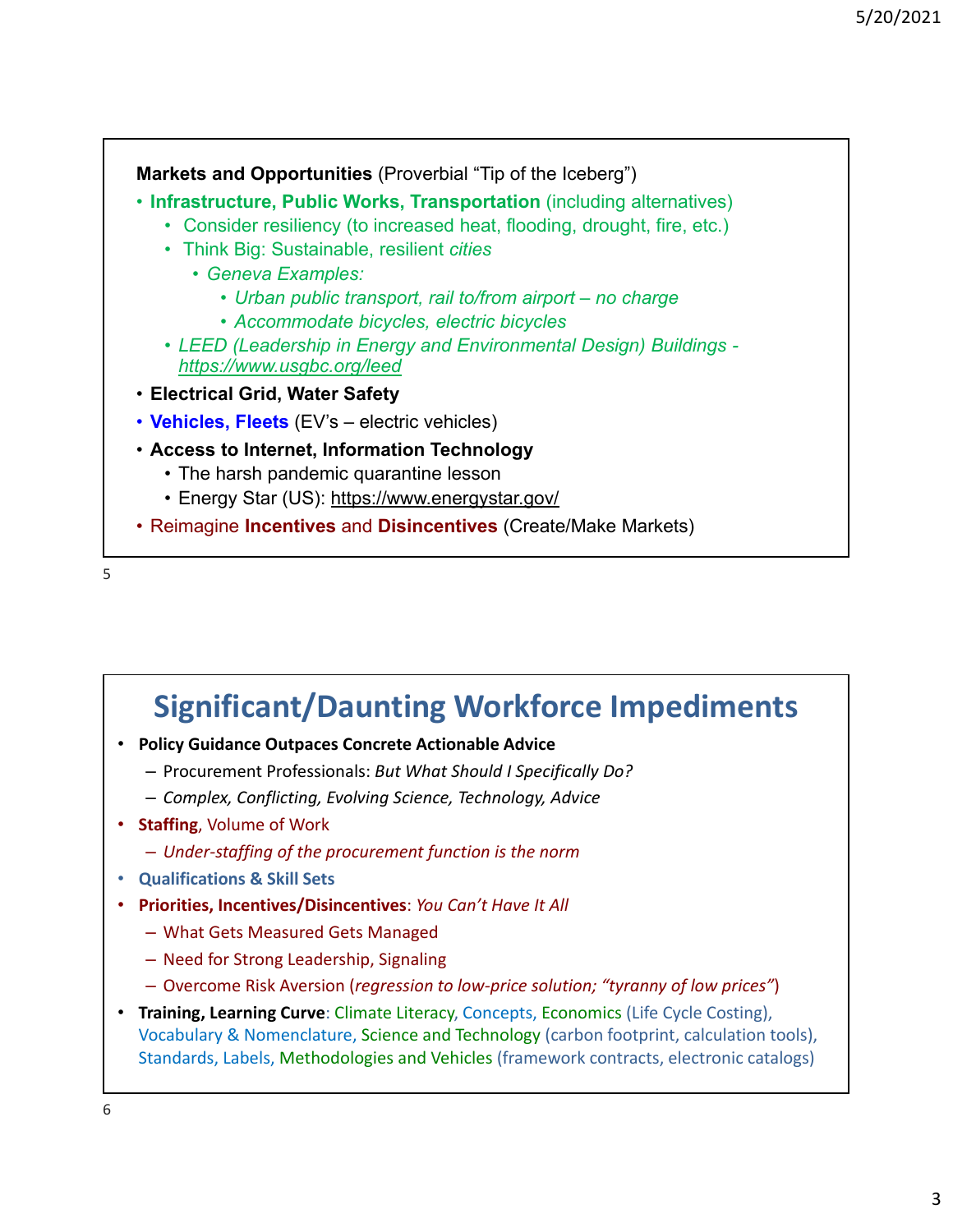### **Sustainable Public Procurement** Requires **Integrating Value for Money Into LifeCycle Analysis**

With sustainable public procurement, "public organizations meet their needs for goods, services, works and utilities in a way that achieves **value for money** on a **whole life‐cycle** basis in terms of generating **benefits** not only to the organization, but also **to society and the economy**, whilst significantly **reducing negative impacts on the environment….**" (UNEP)

7

#### **Metrics & Performance Measurement**

- **Low purchase price may lead to a "false economy" for example, too easy to purchase the fossil fuel solution**
	- *Consumer‐based approach: value for money, most economically advantageous tender, cost/technical tradeoff, price/quality ratio*
- *Life Cycle Cost* **(**LCC or total cost of ownership, TOC) is a more meaningful (informative) measure. *[For these purposes, no need to distinguish LCC v TOC/TCO v LCA (life cycle assessment)]*
	- Basic economic literature ‐ LCC elements include:
		- Purchase Price
		- Transaction Costs
		- Operating Costs
		- Maintenance (Sustainment) Costs
		- Disposition Costs (+/-)
	- NEEDED CHANGE: include\* *Externalities, Effects (e.g., Sustainability Considerations)*
		- *Answer the Q: what do we get for the price premium?*
		- *How much more do we need to pay for less emissions or for carbon reduction?*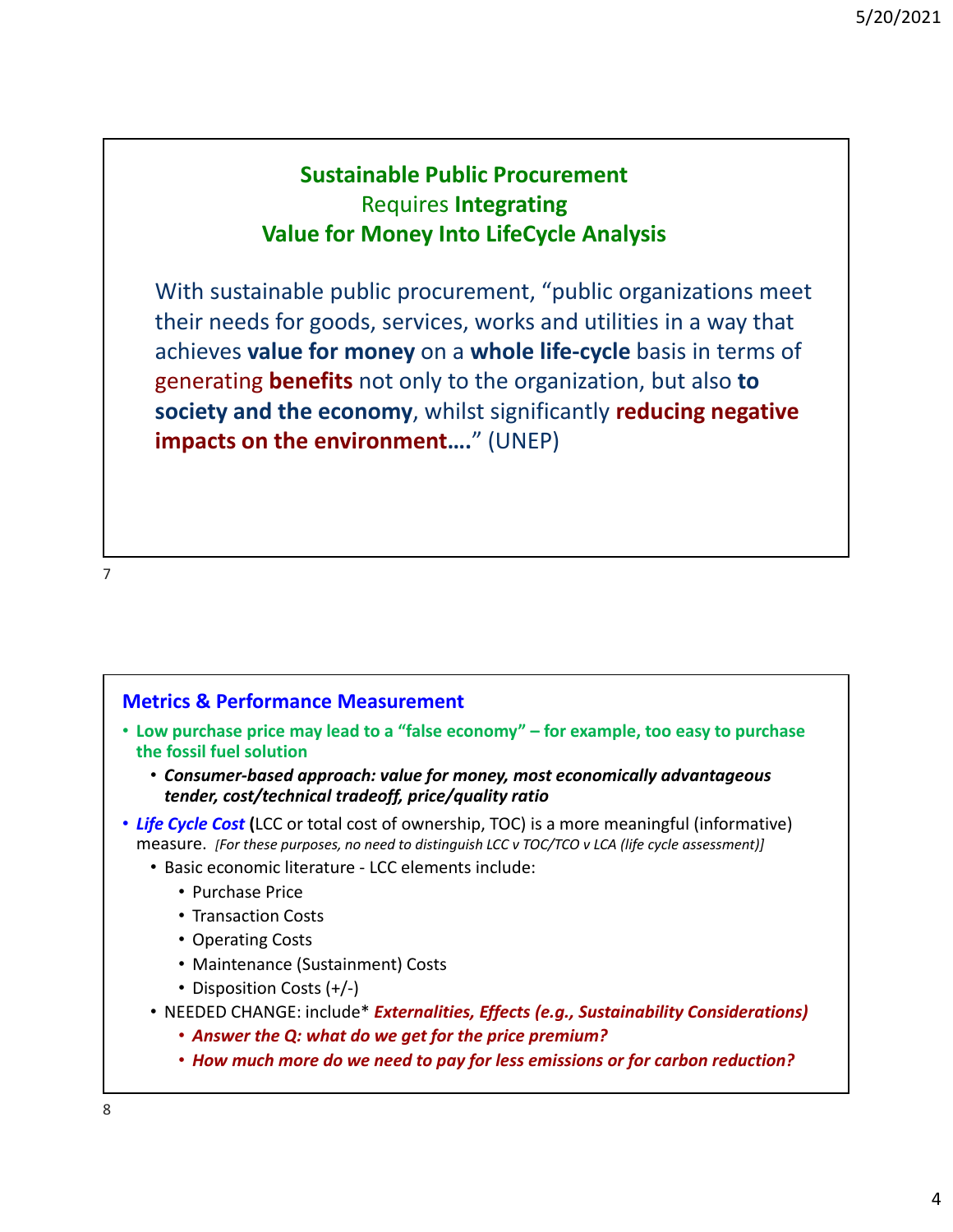# **Conclusion** *(and supplemental resources)*



Professor Steven L. Schooner

*@ProfSchooner* (Twitter)

# **US Resources** (Examples Only)

- Recent **Executive Order**: https://www.whitehouse.gov/briefing‐ room/presidential‐actions/2021/01/27/executive‐order‐on‐ tackling‐the‐climate‐crisis‐at‐home‐and‐abroad/
- **Green Procurement Compilation**: https://www.gsa.gov/tools‐ overview/buying‐and‐selling‐tools/green‐procurement‐compilation
- **Comprehensive Procurement Guideline (CPG) Program**: https://www.epa.gov/smm/comprehensive‐procurement‐ guideline‐cpg‐program
- **Ecolabels and Standards**: https://www.epa.gov/greenerproducts/introduction‐ecolabels‐ and‐standards‐greener‐products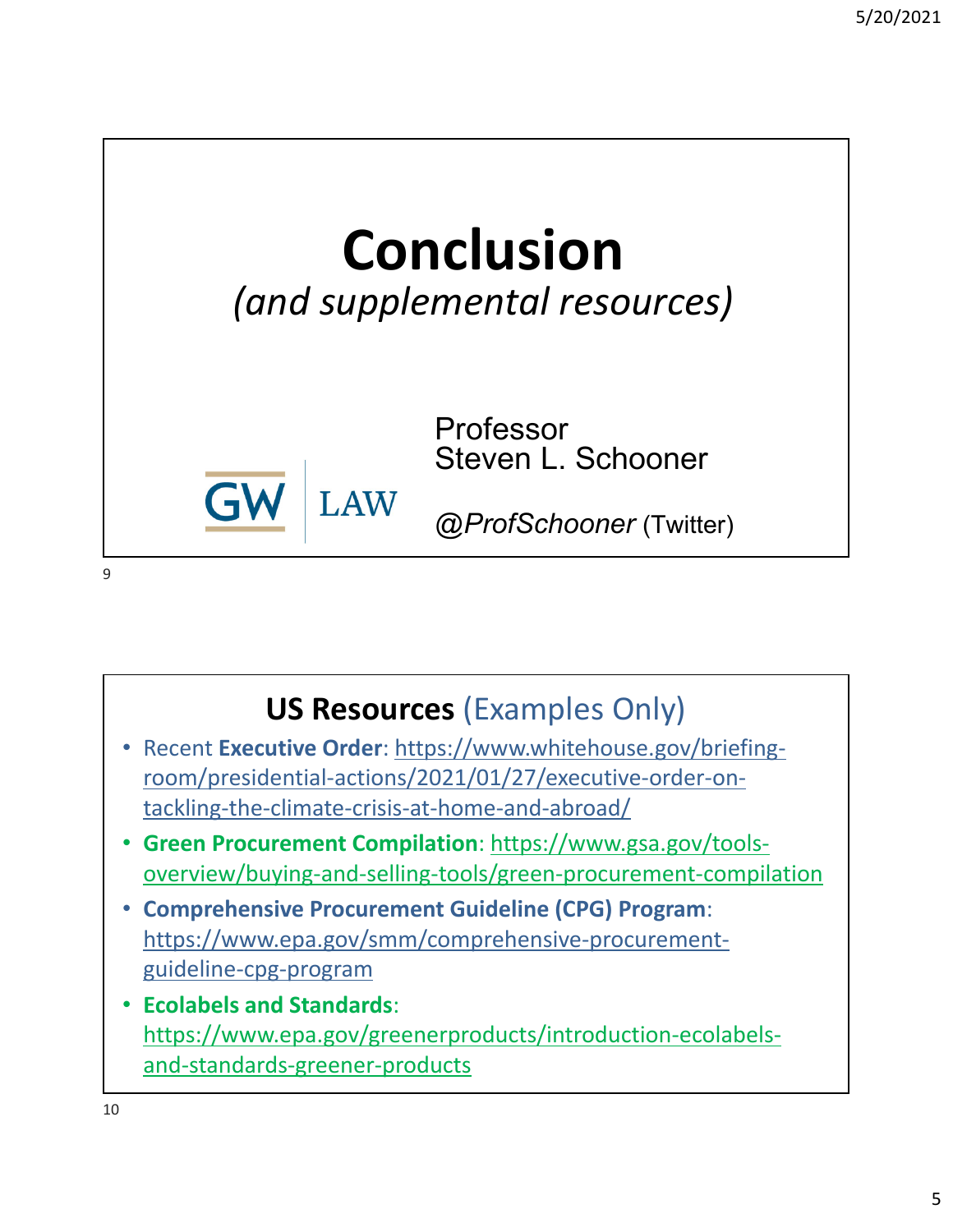

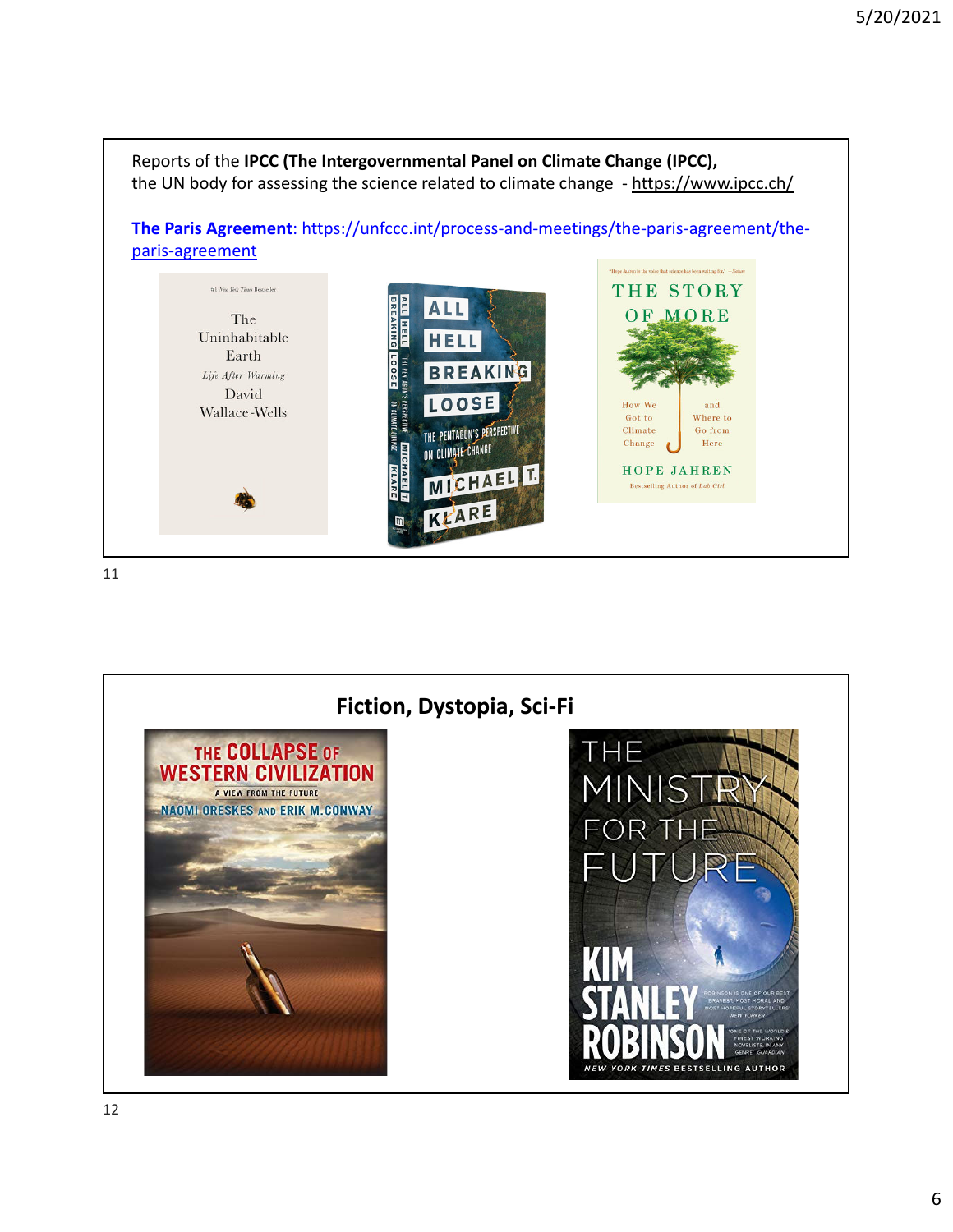

13

### **A (Sad) Anecdote – from the US Federal Acquisition Regulation (FAR) 15.605 Evaluation factors and subfactors (1996)**

(b)(1) The **evaluation factors and subfactors** …. are within the broad discretion of agency acquisition officials except that—

(i) Price or cost to the Government *shall* be included …in every source selection.

(ii) Past performance *shall* be evaluated in all competitively negotiated acquisitions …..

(iii) Quality *shall* be addressed in every source selection through inclusion in one or more of the non-cost evaluation factors or subfactors….

**(iv) Environmental objectives, such as promoting waste reduction, source reduction, energy efficiency, and maximum practicable recovered material content….,** *shall* **also be considered in every source selection, when appropriate.**

(2) Any other relevant factors or subfactors, such as cost realism, *may* also be included….